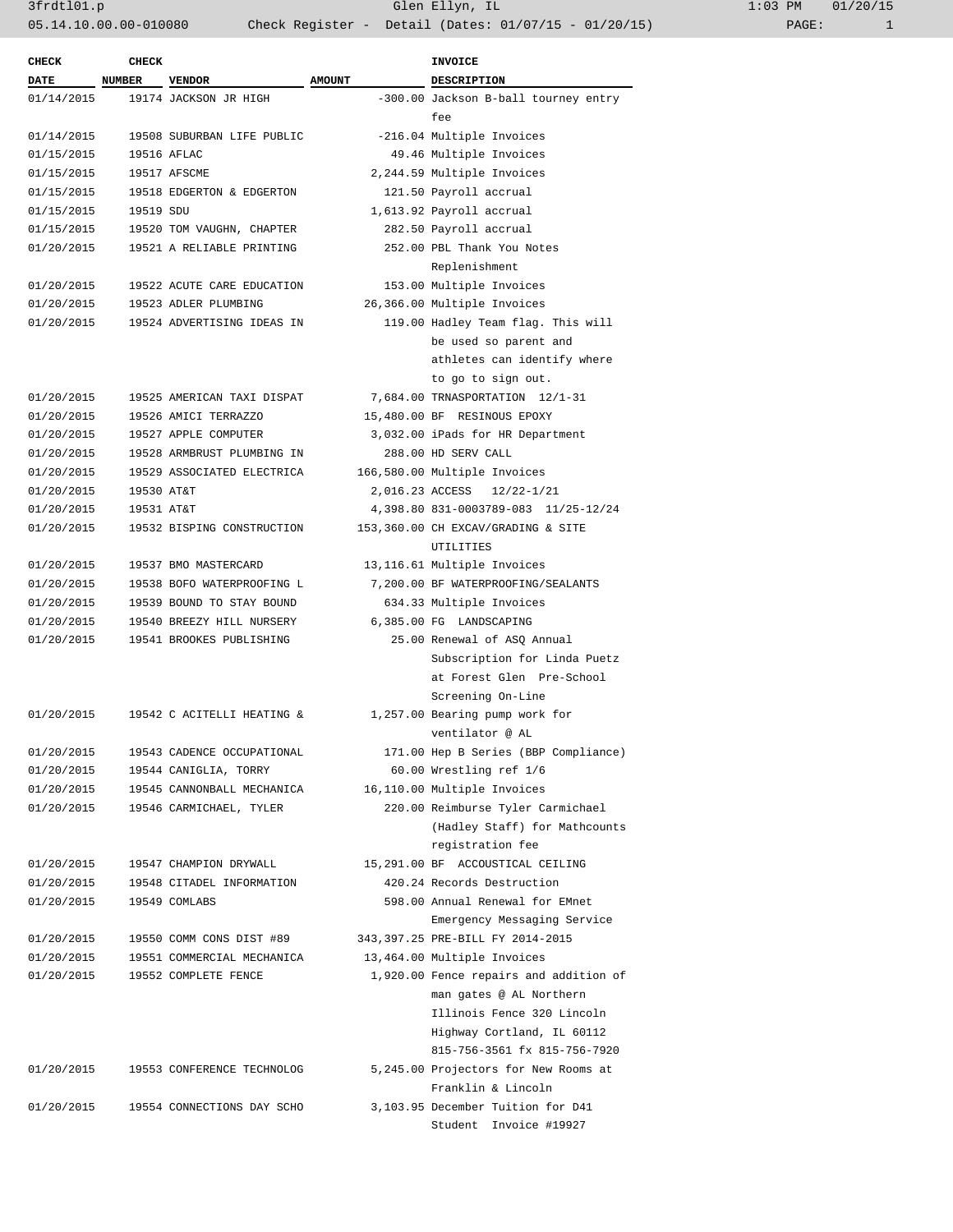3frdtl01.p Glen Ellyn, IL 1:03 PM 01/20/15 05.14.10.00.00-010080 Check Register - Detail (Dates: 01/07/15 - 01/20/15) PAGE: 2

| <b>CHECK</b>             | <b>CHECK</b> |                            |                | <b>INVOICE</b>                      |
|--------------------------|--------------|----------------------------|----------------|-------------------------------------|
| $\overline{\text{DATE}}$ | NUMBER       | <b>VENDOR</b>              | <b>AMOUNT</b>  | DESCRIPTION                         |
| 01/20/2015               |              | 19555 CORRECT ELECTRIC     |                | 27,895.12 Multiple Invoices         |
| 01/20/2015               |              | 19556 CRUISE BOILER & REPA |                | 6,786.00 BF boiler tube replacement |
| 01/20/2015               |              | 19557 CULLIGAN WATER CONDI |                | 110.00 CONSOLE RENTAL DEC           |
| 01/20/2015               |              | 19558 DAILY HERALD         |                | 37.20 SUBSCRIPTION 1/1-1/24         |
| 01/20/2015               |              | 19559 DEGRAF CONCRETE CONS |                | 106,412.00 CH BLDG/SITE CONCRETE    |
| 01/20/2015               |              | 19560 DEMCO                |                | 116.51 Library Supplies             |
|                          |              |                            |                |                                     |
| 01/20/2015               |              | 19561 DIVERSIFIED OFFICE C |                | 130.00 DEC CUSTODIAL SERVICE        |
| 01/20/2015               |              | 19562 DIXON, SCOTT         |                | 11.99 Reimburse Scott Dixon (Hadley |
|                          |              |                            |                | Staff) for PE supplies              |
|                          |              |                            |                | purchase.                           |
| 01/20/2015               |              | 19563 DONATO, ANTONIO      |                | 547.00 Soccer Refs and Assignor     |
| 01/20/2015               |              | 19564 DOST VALUATION GROUP |                | 2,490.00 Appraisal for PTAB - D41   |
|                          |              |                            |                | portion Invoice #1071               |
| 01/20/2015               |              | 19565 DUPAGE SECURITY SOLU |                | 49.34 Multiple Invoices             |
| 01/20/2015               |              | 19566 EATON CORP           |                | 4,956.00 EATON UPS Contract renewal |
|                          |              |                            |                | for electrical back up power        |
|                          |              |                            |                | system                              |
| 01/20/2015               |              | 19567 ELENS & MAICHIN ROOF |                | 23,503.00 BF ROOFING/SHEET METAL    |
| 01/20/2015               |              | 19568 ENCORE DATA PRODUCTS |                | 99.00 Earbuds                       |
| 01/20/2015               |              | 19569 ESPOSITO, PHIL       |                | 60.00 Wrestling ref 1/6             |
| 01/20/2015               |              | 19570 EVEREST SNOW MANAGEM |                | 7,665.00 Multiple Invoices          |
| 01/20/2015               |              | 19571 FLO-TECH MECHANICAL  |                | 4,590.00 Multiple Invoices          |
| 01/20/2015               |              | 19572 FOLLETT SCHOOL SOLUT |                | 254.97 Multiple Invoices            |
| 01/20/2015               |              | 19573 FOREST PRESERVE-DUPA |                | 65.00 PBL Field Work Services       |
| 01/20/2015               |              | 19574 FOX VALLEY FIRE & SA |                | 200.00 HD SERV CALL                 |
| 01/20/2015               | 19575 FQC    |                            |                | 104,908.00 Multiple Invoices        |
|                          |              |                            |                |                                     |
| 01/20/2015               |              | 19576 FRANCZEK RADELET & R |                | 579.07 GLENBARD PTABL COOP NOV      |
| 01/20/2015               |              | 19577 GIANT STEPS          |                | 5,910.71 January Tuition for D41    |
|                          |              |                            |                | Student Invoice #0441-0115E         |
| 01/20/2015               |              | 19578 GLENOAKS THERAPEUTIC |                | 2,297.25 December Tuition for D41   |
|                          |              |                            |                | Student Invoice #TDS-N 6715         |
| 01/20/2015               |              | 19579 GRAY, CHELSEA        |                | 147.04 PREMIUM REFUND               |
| 01/20/2015               |              | 19580 GRAYBAR ELECTRIC CO  | 1,202.40 BULBS |                                     |
| 01/20/2015               |              | 19581 GROS, KURT           |                | 160.00 Payment for Solo & Ensemble  |
|                          |              |                            |                | judge                               |
| 01/20/2015               |              | 19582 H-O-H CHEMICALS INC  |                | 913.20 WATER TREATMENT              |
| 01/20/2015               |              | 19583 Hadley Junior High S |                | 160.00 Conference Wrestling Tourney |
|                          |              |                            |                | Entry Fee                           |
| 01/20/2015               |              | 19584 HEALTH MANAGEMENT SY |                | 55.44 EAP Subscription/Membership   |
|                          |              |                            |                | January 1 - 31, 2015                |
| 01/20/2015               |              | 19585 HEARTLAND BUSINESS S |                | 444.00 Multiple Invoices            |
| 01/20/2015               |              | 19586 HEINEMANN            |                | 1,289.20 Multiple Invoices          |
| 01/20/2015               |              | 19587 HEINEMANN WORKSHOPS  |                | 199.00 Adam Andres/Registration for |
|                          |              |                            |                | Workshop on 02/05/2015              |
| 01/20/2015               |              | 19588 HIORNS, HANK         |                | 160.00 Payment for Solo & Ensemble  |
|                          |              |                            |                | judge                               |
| 01/20/2015               |              | 19589 IAASE                |                | 175.00 Registration for M Gallo     |
|                          |              |                            |                |                                     |
|                          |              |                            |                | IAASE Winter Workshop               |
|                          |              |                            |                | Workshop Illinois Alliance          |
|                          |              |                            |                | of Administrators of Special        |
|                          |              |                            |                | Education Feb 19-20, 2015           |
| 01/20/2015               |              | 19590 ICE MOUNTAIN SPRING  |                | 99.53 FG DEC<br>WATER               |
| 01/20/2015               |              | 19591 ILLINOIS CENTRAL SCH |                | 59,837.37 DEC TRANSPORTATION        |
| 01/20/2015               |              | 19592 INTEGRYS ENERGY SERV |                | 29,765.43 Multiple Invoices         |
| 01/20/2015               |              | 19593 IWANSKI MASONRY INC  |                | 83,520.00 FG MASONRY                |
| 01/20/2015               |              | 19594 JACKSON JR HIGH      |                | 300.00 7TH & 8TH GRADE TOURNEY FEE  |
|                          |              |                            |                |                                     |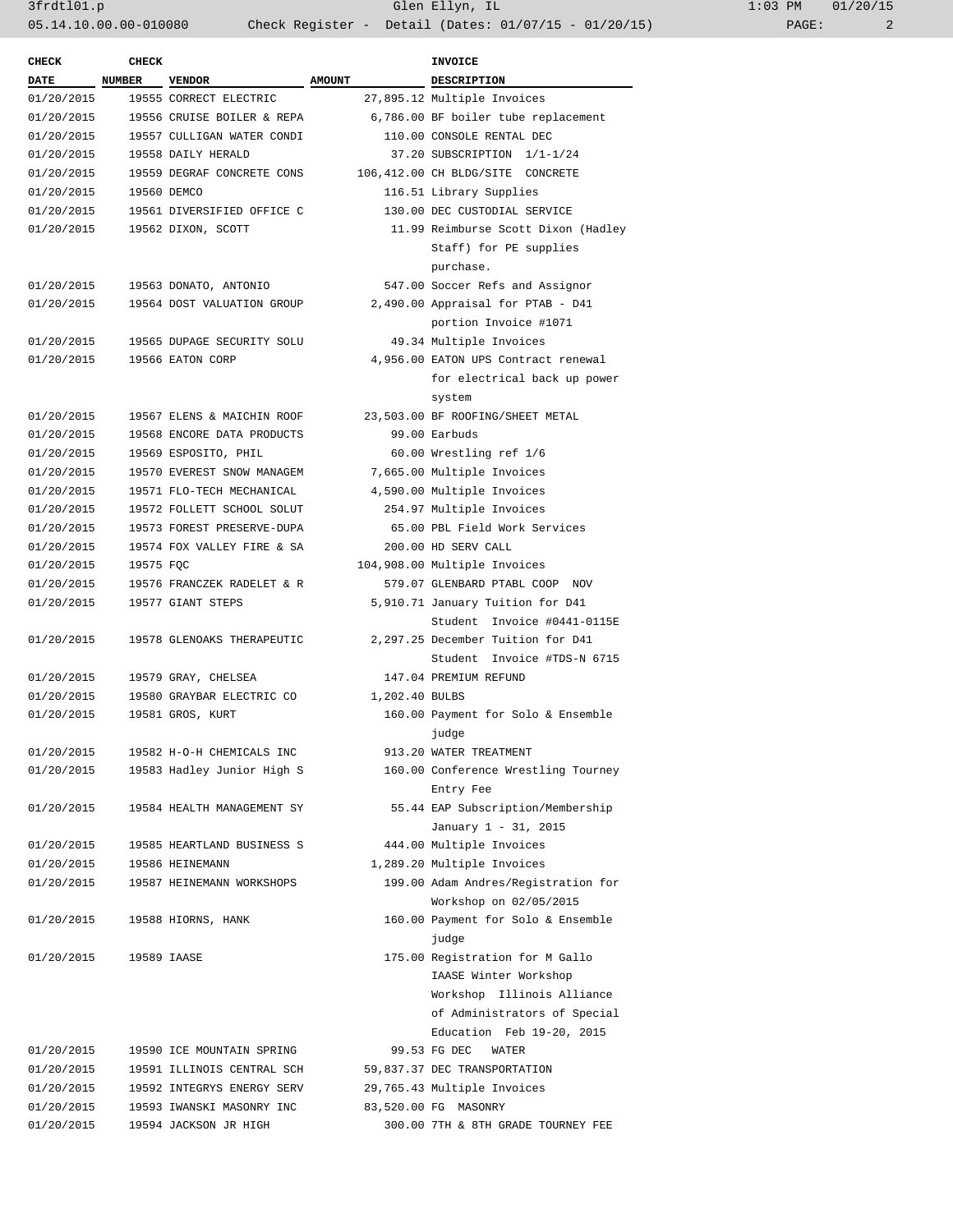3frdtl01.p Glen Ellyn, IL 1:03 PM 01/20/15 05.14.10.00.00-010080 Check Register - Detail (Dates: 01/07/15 - 01/20/15) PAGE: 3

| <b>CHECK</b> | <b>CHECK</b>  |                            |               | INVOICE                                         |
|--------------|---------------|----------------------------|---------------|-------------------------------------------------|
| <b>DATE</b>  | <b>NUMBER</b> | <b>VENDOR</b>              | <b>AMOUNT</b> | <b>DESCRIPTION</b>                              |
| 01/20/2015   |               | 19595 JC HARRIS & SONS INC |               | 9,090.00 Multiple Invoices                      |
| 01/20/2015   |               | 19596 K & K IRON WORKS LLC |               | 222,718.00 Multiple Invoices                    |
| 01/20/2015   |               | 19597 KAGAN & GAINES INC   |               | 125.00 Open PO for orchestra repairs<br>- CELLO |
| 01/20/2015   |               | 19598 KELLAM, CHRISTINA    |               | 120.00 Reimbursement for C. Kellam              |
|              |               |                            |               | for Statewide Bilingual                         |
|              |               |                            |               | Conference                                      |
| 01/20/2015   |               | 19599 KRUSE, JOANN         | 89.00         |                                                 |
|              |               |                            |               |                                                 |
| 01/20/2015   |               | 19600 LA FORCE             |               | 28,958.00 Multiple Invoices                     |
| 01/20/2015   |               | 19601 LAKE SHORE GLASS & M |               | 38,043.00 Multiple Invoices                     |
| 01/20/2015   |               | 19602 LEARNING FORWARD     |               | 289.00 Organizational Membership                |
|              |               |                            |               | renewal Paul Gordon March                       |
|              |               |                            |               | 2015-March 2016                                 |
| 01/20/2015   |               | 19603 LEGO EDUCATION       |               | 65.81 Replacement motor and                     |
|              |               |                            |               | rechargeable battery for one<br>robot.          |
| 01/20/2015   |               | 19604 LEGO EDUCATION       |               | 24.09 Replacement motor and                     |
|              |               |                            |               | rechargeable battery for one                    |
|              |               |                            |               | robot.                                          |
| 01/20/2015   |               | 19605 LEGOLAND DISCOVERY C |               | 840.00 Multiple Invoices                        |
| 01/20/2015   |               | 19606 LEN'S ACE HARDWARE   |               | 35.13 ASST SUPP                                 |
| 01/20/2015   |               | 19607 LIBERTYVILLE TILE &  |               | 62,381.00 Multiple Invoices                     |
| 01/20/2015   |               | 19608 LIGHTSPEED SYSTEMS   |               | 2,500.00 LightSpeed MDM Renewal                 |
| 01/20/2015   |               | 19609 LINCOLNSHIRE PRINTIN |               | 39.58 Easy Score 2 Scantron sheets              |
| 01/20/2015   |               | 19610 LITTLE FRIENDS INC   |               | 3,352.36 January Tuition for D41                |
|              |               |                            |               | Student Invoice #136999                         |
| 01/20/2015   |               | 19611 LY, BETTY            | 180.00        |                                                 |
|              |               |                            |               |                                                 |
|              |               |                            |               |                                                 |
| 01/20/2015   |               | 19612 M & E CONSTRUCTION C |               | 40,946.00 Multiple Invoices                     |
| 01/20/2015   |               | 19613 MACNEAL SCHOOL       |               | 3,173.10 December Tuition for D41               |
|              |               |                            |               | Student Invoice #12964                          |
| 01/20/2015   |               | 19614 MASON, KIM           |               | 97.67 Classroom Supplies                        |
| 01/20/2015   |               | 19615 MAY DECORATING II I  |               | 3,353.00 BF PAINTING/COATING                    |
| 01/20/2015   |               | 19616 MELINYSHYN, STEPHANI |               | 160.00 Payment for Solo & Ensemble              |
|              |               |                            |               | judge                                           |
| 01/20/2015   |               | 19617 METRO PROFESSIONAL P |               | 3,230.79 Multiple Invoices                      |
| 01/20/2015   |               | 19618 MODERNFOLD CHICAGO I |               | 32,369.00 Multiple Invoices                     |
| 01/20/2015   |               | 19619 MULTI-HEALTH SYSTEMS |               | 56.00 Materials for School                      |
|              |               |                            |               | Psychologist @ Lincoln                          |
|              |               |                            |               | Jennifer Rose                                   |
| 01/20/2015   |               | 19620 MUSIC & ARTS CENTER  |               | 126.00 Registrations fees for the               |
|              |               |                            |               | Dupage County Institute                         |
| 01/20/2015   |               | 19621 NAPERVILLE CENTRAL H |               | 320.00 Annual Dupage County                     |
|              |               |                            |               | Institute at Naperville North                   |
|              |               |                            |               | High School Please fax                          |
|              |               |                            |               | registration form with po                       |
|              |               |                            |               | order to Naperville Central                     |
|              |               |                            |               | High School (Attention Neil                     |
|              |               |                            |               | Duncan) 440 West Aurora                         |
|              |               |                            |               | Avenue Physical Education                       |
|              |               |                            |               | Department Naperville, IL                       |
|              |               |                            |               | 60540-6298 Phone 630-420-6560                   |
|              |               |                            |               | Fax: $630-420-6596$                             |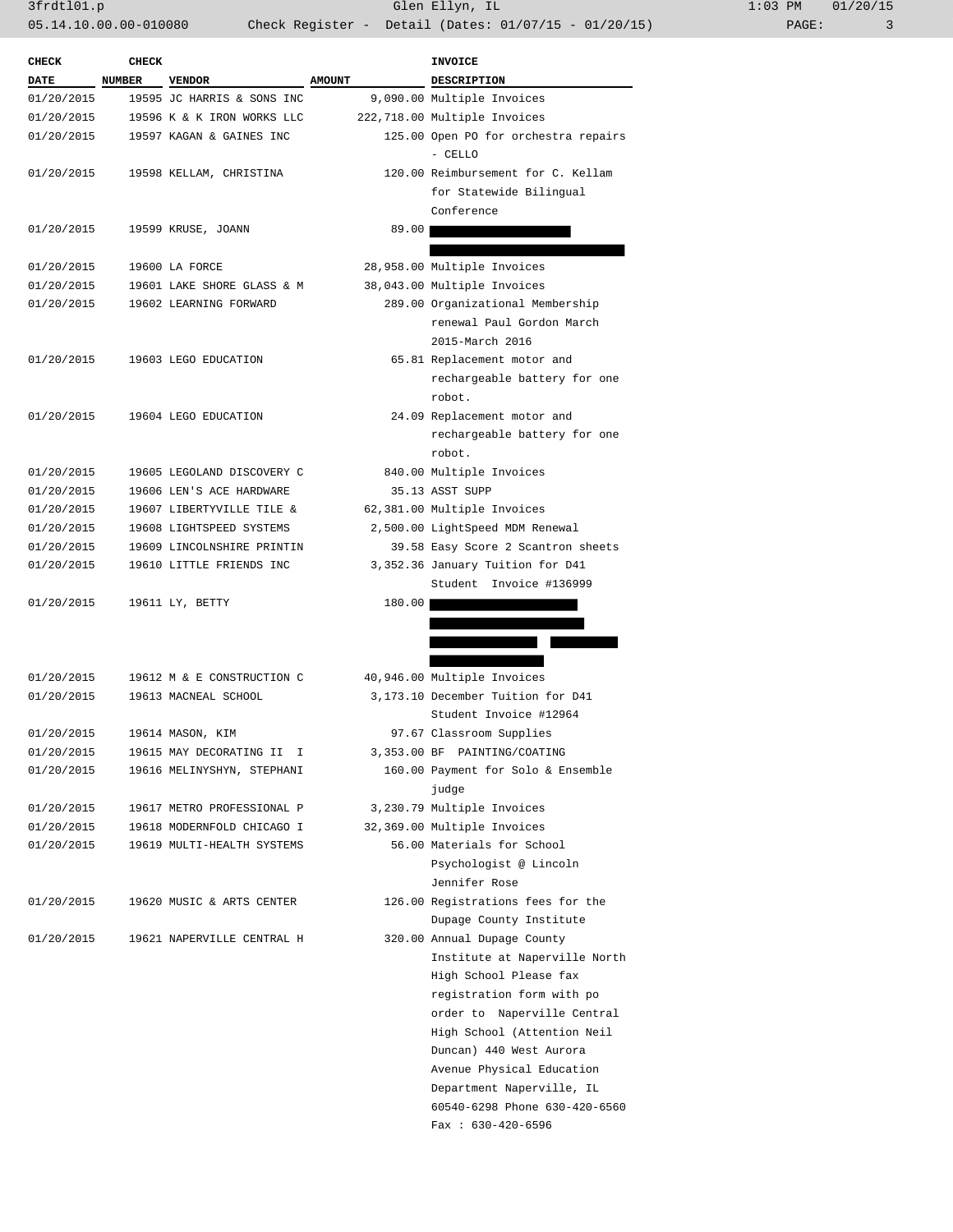3frdtl01.p Glen Ellyn, IL 1:03 PM 01/20/15 05.14.10.00.00-010080 Check Register - Detail (Dates: 01/07/15 - 01/20/15)

| <b>CHECK</b> | <b>CHECK</b>  |                            |               | <b>INVOICE</b>                        |
|--------------|---------------|----------------------------|---------------|---------------------------------------|
| <b>DATE</b>  | <b>NUMBER</b> | <b>VENDOR</b>              | <b>AMOUNT</b> | <b>DESCRIPTION</b>                    |
| 01/20/2015   |               | 19622 NATIONAL LOUIS UNIVE |               | 1,295.00 Multiple Invoices            |
| 01/20/2015   |               | 19623 NCS PEARSON          |               | 232.14 Screening Forms for            |
|              |               |                            |               | SPeech/Language Nancy Meer @          |
|              |               |                            |               | Ben Franklin                          |
| 01/20/2015   |               | 19624 NELSON FIRE PROTECTI |               | 651.00 BF FIRE PROTECTION             |
| 01/20/2015   |               | 19625 NORTHERN ILLINOIS GA |               | 3,352.99 Multiple Invoices            |
| 01/20/2015   |               | 19626 NORTHERN ILLINOIS GA |               | 885.77 Multiple Invoices              |
| 01/20/2015   |               | 19627 OFFICE DEPOT         |               | 1,213.00 Multiple Invoices            |
| 01/20/2015   |               | 19628 OLIVE GROVE LANDSCAP |               | 1,363.25 Furnish and install by hand  |
|              |               |                            |               | additional wood chips at              |
|              |               |                            |               | existing playground at                |
|              |               |                            |               | Churchill to reduce the mud           |
|              |               |                            |               | in play area                          |
| 01/20/2015   |               | 19629 ORIENTAL TRADING CO  |               | 247.95 PBIS Awards                    |
| 01/20/2015   |               | 19630 ORKIN LLC            |               | 1,442.00 Multiple Invoices            |
| 01/20/2015   |               | 19631 PARKLAND PREPARATORY |               | 5,759.10 December Tuition for D41     |
|              |               |                            |               | Student Invoice #986                  |
| 01/20/2015   |               | 19632 PATER, JIM           |               | 65.00 B-ball ref 1/14                 |
| 01/20/2015   |               | 19633 PEARSON EDUCATION    |               | 33.92 Classroom Materials             |
| 01/20/2015   |               | 19634 PEKRON CONSULTING    |               | 5,000.00 Indoor air quality testing   |
|              |               |                            |               | and inspections for AL, FG,           |
|              |               |                            |               | CH, Bf, and Hadley                    |
| 01/20/2015   |               | 19635 PEPPERS, BOB         |               | 65.00 b-ball ref 1/14                 |
| 01/20/2015   |               | 19636 PUBLIC STORAGE       |               | 1,629.00 Multiple Invoices            |
| 01/20/2015   |               | 19637 PYONE, CHO           |               | 525.00 Translator                     |
| 01/20/2015   |               | 19638 QUINLAN & FABISH MUS |               | 7,991.05 Multiple Invoices            |
| 01/20/2015   |               | 19639 ROBINETTE DEMOLITION |               | 6,300.00 FG DEMOLITION                |
| 01/20/2015   |               | 19640 ROSCOE CO            |               | 105.77 1/7 MOP SERVICE                |
| 01/20/2015   |               | 19641 SAE INTL             |               | 950.00 Engineering Kit for Applied    |
|              |               |                            |               | Tech 8th Grade Vendor Info:           |
|              |               |                            |               | SAE Customer Service 400              |
|              |               |                            |               | Commonwealth Drive                    |
|              |               |                            |               | Warrendale, PA 15096-0001             |
|              |               |                            |               | 1-877-606-7323                        |
| 01/20/2015   |               | 19642 SCHOOL SPECIALTY     |               | 649.20 Multiple Invoices              |
| 01/20/2015   |               | 19643 SCHOOLMASTERS SAFETY |               | 93.54 12/10/2014 school supplies      |
| 01/20/2015   |               | 19644 SCHROEDER ASPHALT SE |               | 3,605.00 CH ASPHALT PAVING            |
| 01/20/2015   |               | 19645 SEAL OF ILLINOIS     |               | 6,490.20 December Tuition for two D41 |
|              |               |                            |               | Students Invoice #5082                |
| 01/20/2015   |               | 19646 SENTINEL TECHNOLOGIE |               | 337.50 Service for E911 VoIP Program  |
| 01/20/2015   |               | 19647 SEPTRAN INC          |               | 44,980.71 Multiple Invoices           |
| 01/20/2015   |               | 19648 SHADEOLOGY LLC       |               | 11,250.00 BF WINDOW TREAT             |
| 01/20/2015   |               | 19650 SOARING EAGLE ACADEM |               | 52,201.19 Multiple Invoices           |
| 01/20/2015   |               | 19651 STAPLES ADVANTAGE    |               | 427.93 Multiple Invoices              |
| 01/20/2015   |               | 19652 STEEL MANAGEMENT     |               | 13,500.00 Multiple Invoices           |
| 01/20/2015   |               | 19653 STEVENS INDUSTRIES   |               | 27,485.00 BF CASEWORK                 |
| 01/20/2015   |               | 19654 SUBURBAN LIFE PUBLIC |               | 69.00 Subscription Renewal (2         |
|              |               |                            |               | years) Acct# 252060                   |
| 01/20/2015   |               | 19655 TERRACON             |               | 11,295.00 Multiple Invoices           |
| 01/20/2015   |               | 19656 THE OMNI GROUP       |               | 49.50 Invoice#1501-7801 CPI 403(b)    |
| 01/20/2015   |               | 19658 TIGERDIRECT.COM      |               | 10,004.34 Multiple Invoices           |
| 01/20/2015   |               | 19659 UNISOURCE GREAT LAKE |               | 4,501.80 Multiple Invoices            |
| 01/20/2015   |               | 19660 VAIL, KELLEY         |               | 102.35 Classroom Supplies             |
| 01/20/2015   |               | 19661 VANGUARD ENERGY SERV |               | 16,328.50 GAS 12/1-12/31              |
| 01/20/2015   |               | 19662 VILLAGE OF GLEN ELLY |               | 4,744.83 Multiple Invoices            |
| 01/20/2015   |               | 19663 WHEATON NORTH HIGH S |               | 35.00 Brett Cooper Registration Fee   |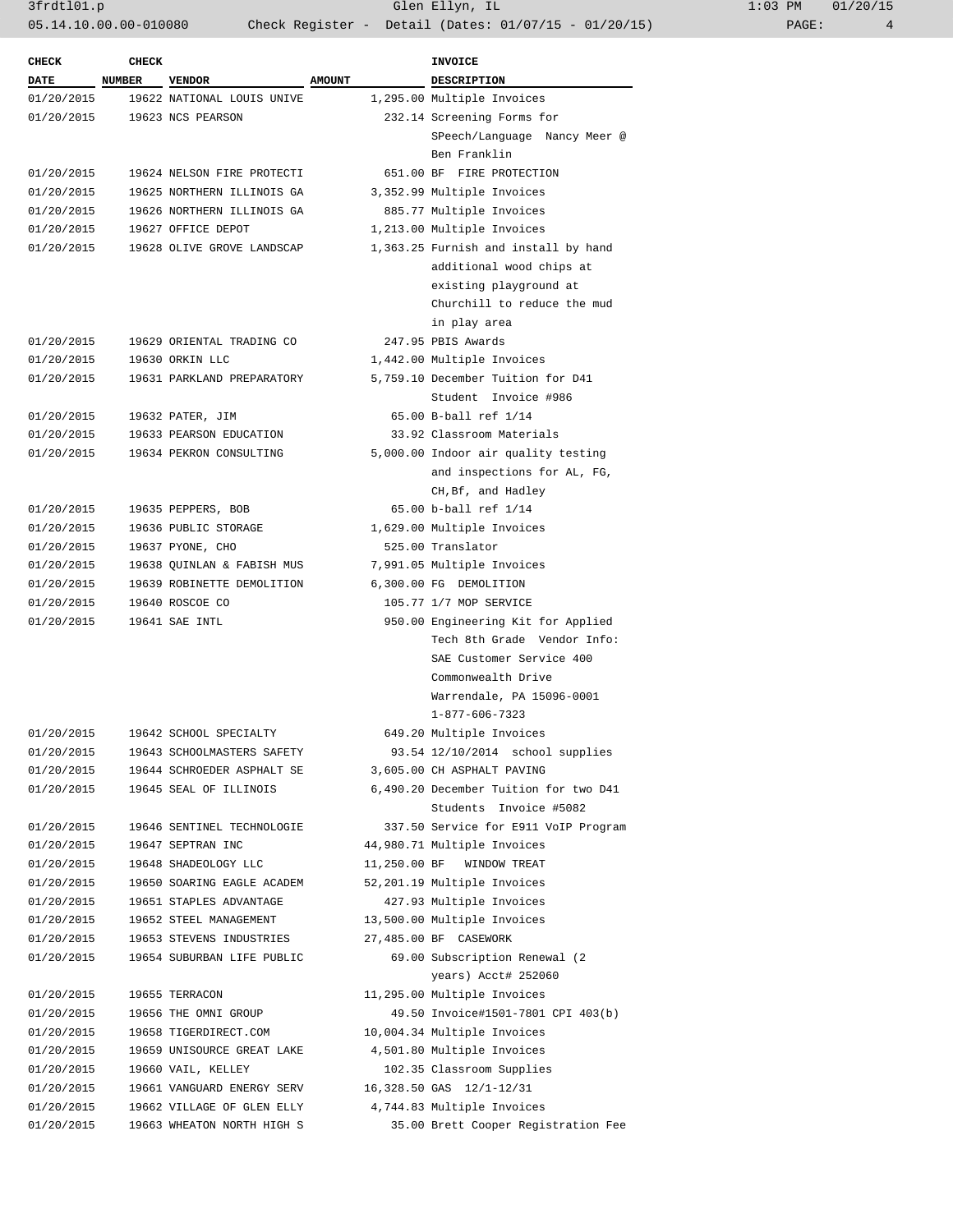| <b>CHECK</b>                   | <b>CHECK</b> |                                                                  |               | <b>INVOICE</b>                            |
|--------------------------------|--------------|------------------------------------------------------------------|---------------|-------------------------------------------|
| <b>DATE</b>                    | NUMBER       | <b>VENDOR</b>                                                    | <b>AMOUNT</b> | <b>DESCRIPTION</b>                        |
|                                |              |                                                                  |               | 2/27/2015 Seminar                         |
|                                |              | 01/20/2015 19664 WHEATLEY, ROBERTA                               |               | 25.00 Translator                          |
|                                |              | 01/15/2015 201400312 GLEN ELLYN EDUCATION                        |               | 11,150.89 Payroll accrual                 |
|                                |              | 01/15/2015 201400314 ILLINOIS DEPT OF REV                        |               | 35,949.33 Multiple Invoices               |
|                                |              | 01/15/2015 201400315 INTERNAL REV SERVICE                        |               | 182,273.85 Multiple Invoices              |
| 01/15/2015 201400316 T H I S   |              |                                                                  |               | 17,624.11 Multiple Invoices               |
|                                |              | 01/15/2015 201400317 TEACHERS RETIREMENT                         |               | 99,712.51 Multiple Invoices               |
| 01/15/2015 201400318 WAGEWORKS |              |                                                                  |               | 5,599.58 Multiple Invoices                |
|                                |              | 01/15/2015 201400319 THE OMNI GROUP                              |               | 40,039.27 Multiple Invoices               |
|                                |              | 01/15/2015 201400328 EDUCATIONAL BENEFIT 418,641.88 January 2015 |               |                                           |
|                                |              | 01/15/2015 201400329 EFLEX GROUP                                 |               | 459.54 Invoice #468226                    |
| 01/16/2015 201400330 REV TRAK  |              |                                                                  |               | 914.04 RevTrak - December 2014            |
|                                |              | 01/16/2015 201400331 TEACHERS RETIREMENT                         |               | 672.48 Invoice #193330                    |
| 01/16/2015 201400332 T H I S   |              |                                                                  |               | 6,263.88 Invoice #193330                  |
|                                |              | 01/16/2015 201400333 US BANCORP                                  |               | 1,030,000.00 Bonds - IL School Cab Series |
|                                |              |                                                                  |               | 1998                                      |
|                                |              | 01/16/2015 201400334 US BANCORP                                  |               | 1,688,625.00 Series 2004 Gen Obligation   |
|                                |              |                                                                  |               | Refunding School Bonds                    |

Totals for checks 5,528,134.53